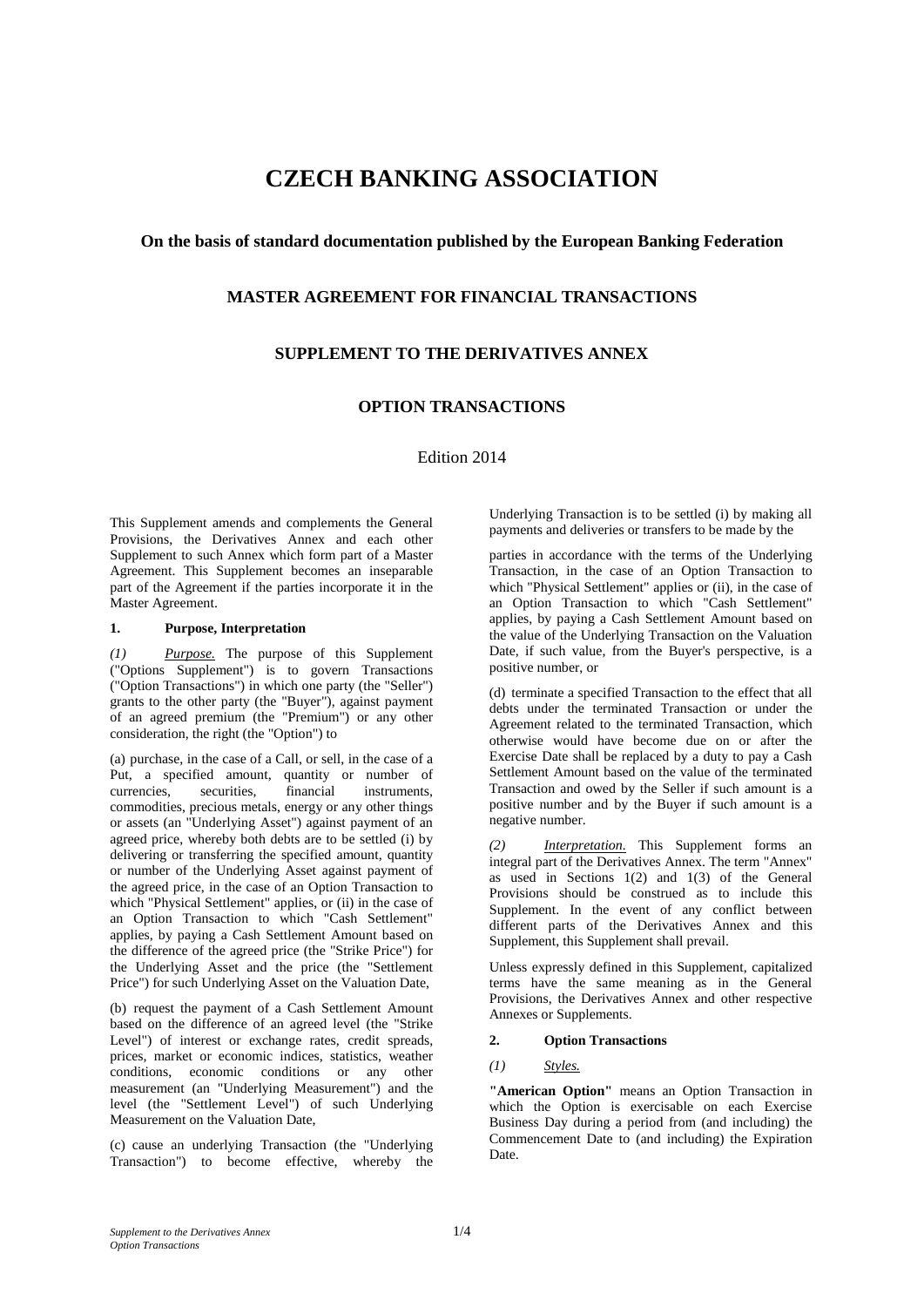**"Bermuda Option"** means an Option Transaction in which the Option is exercisable on each Exercise Business Day so agreed to between the parties (each a "Scheduled Exercise Date") and on the Expiration Date, subject to adjustments in accordance with Section 3(6) of the General Provisions.

**"European Option"** means an Option Transaction in which the Option is exercisable on the Expiration Date.

**"Asian Option"** means an American Option, Bermuda Option or European Option in which the Settlement Price or the Settlement Level is calculated on the Valuation Date as the average of prices or levels determined for the Underlying Asset or Underlying Measurement on each Averaging Date.

#### *(2) Types.*

**"Call"** means an Option Transaction that, upon exercise (i), in case of Section  $l(l)(a)(i)$  of this Supplement, obliges the Seller to deliver or transfer the specified amount, quantity or number of the Underlying Asset against payment of the agreed price, or (ii), in case of Section  $l(l)(a)(ii)$  or  $l(l)(b)$  of this Supplement, entitles the Buyer to request payment of the Cash Settlement Amount if the Settlement Price exceeds the Strike Price or the Settlement Level exceeds the Strike Level.

**"Put"** means an Option Transaction that, upon exercise (i), in case of Section  $l(l)(a)(i)$  of this Supplement, obliges the Buyer to deliver or transfer the specified amount, quantity or number of the Underlying Asset against payment of the agreed price, or (ii), in case of Section  $l(l)(a)(ii)$  or  $l(l)(b)$  of this Supplement, entitles the Buyer to request payment of the Cash Settlement Amount if the Strike Price exceeds the Settlement Price or the Strike Level exceeds the Settlement Level.

#### *(3) Definitions of Dates.*

**"Expiration Date"** means the Exercise Business Day agreed between the parties beyond which an Option can not be exercised any more, subject to adjustments in accordance with Section 3(6) of the General Provisions.

**"Commencement Date"** means the Exercise Business Day agreed as such between the parties (subject to adjustments in accordance with Section 3(6) of the General Provisions) or, failing such agreement, the Trade Date.

**"Averaging Date"** means each date agreed as such between the parties (subject to adjustments in accordance with Section 3(6) of the General Provisions) or, failing any agreement, each Exercise Business Day from (and including) the Commencement Date to (and including) the Expiration Date.

**"Exercise Date"** means each Exercise Business Day on which an Option is exercised or deemed to be exercised.

**"Exercise Business Day"** means each day during the Exercise Period on which an Option may be exercised, that is either

(a) a Business Day (as defined in Section 3(7) of the General Provisions) in (i) the place(s) agreed between the parties or, failing such agreement, (ii) the place(s) determined pursuant to the terms of any applicable Supplement or, failing such terms (iii) the city specified in the address of the Seller's Office or

(b) an Exchange Business Day.

**"Valuation Date"** means the Exercise Business Day agreed as such between the parties (subject to adjustments in accordance with Section 3(6) of the General Provisions) or, failing such agreement, the Exercise Date.

### **3. Premium**

The Buyer shall pay to the Seller the Premium on the date or dates (each a "Premium Payment Date") agreed between the parties (subject to adjustments in accordance with Section 3(6) of the General Provisions) or, failing such agreement, the date that is two Business Days immediately following the Trade Date.

#### **4. Exercise**

*(1) Exercise by Notice.* The Buyer is entitled to exercise an Option by giving notice (the "Exercise Notice"), which may (unless agreed otherwise by the parties) be given orally, including by telephone, to the Seller's Office during the Exercise Period. An Exercise Notice is irrevocable. If an Exercise Notice is given orally, the Buyer shall promptly send to the Seller a confirmation of such notice in the manner specified in Section 8(1) of the General Provisions. The absence of such confirmation shall not affect the validity of the exercise of the Option.

"Seller's Office" means the office and contact details specified as such in the terms of an Option Transaction or, if none is specified, the office through which the Seller enters into the relevant Option Transaction.

#### *(2) Exercise Period.*

**"Exercise Period"** means the period from (and including) the Earliest Exercise Time to (and including) the Latest Exercise Time on a day that is,

- (i) in the case of an European Option, the Expiration Date,
- (ii) in the case of an American Option, each Exercise Business Day from (and including) the Commencement Date to (and including) the Expiration Date and
- (iii) in the case of a Bermuda Option the Expiration Date and each Scheduled Exercise Date.

**"Earliest Exercise Time"** means the time agreed as such pursuant to the terms of an Option Transaction or, failing such agreement, 11:00 a.m. local time in the city specified in the address of the Seller's Office.

**"Latest Exercise Time"** means the time agreed as such pursuant to the terms of an Option Transaction or, failing such agreement, close of business in the city specified in the address of the Seller's Office.

*Exercise Time.* An Exercise Notice which is received by the Seller at any time other than on an Exercise Business Day during the Exercise Period shall be invalid, unless such notice is received

- (i) prior to the Earliest Exercise Time on an Exercise Business Day, in which case it shall be deemed to be received at the Earliest Exercise Time,
- (ii) in respect of an European Option only, on any Exercise Business Day prior to the Expiration Date,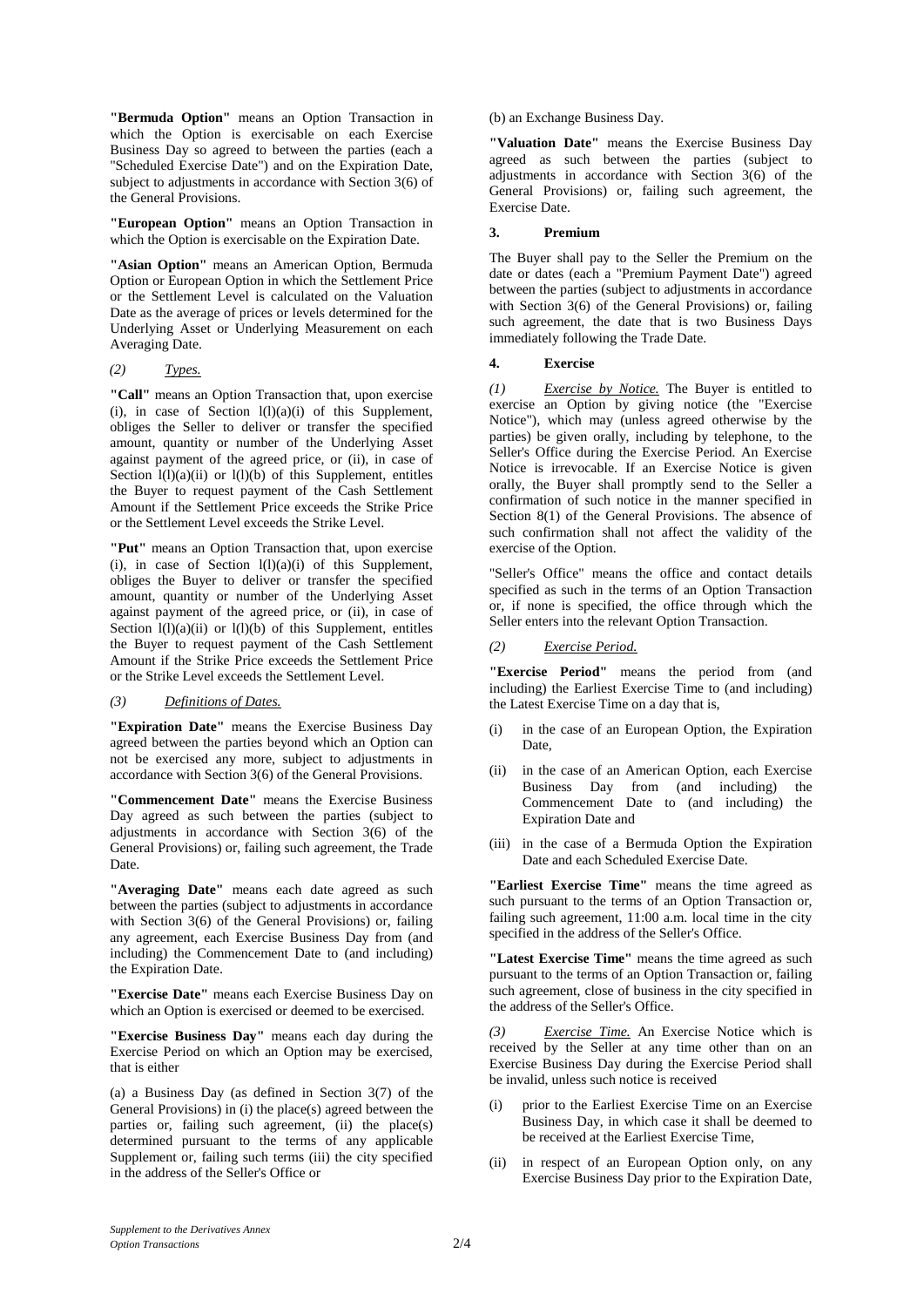in which case such notice shall be deemed to be received at the Earliest Exercise Time on the Expiration Date, or

(iii) in respect of an American Option only, after the Latest Exercise Time on an Exercise Business Day other than the Expiration Date, in which case it shall be deemed received at the Earliest Exercise Time on the following Exercise Business Day.

*(4) Automatic Exercise.* If the parties agree to apply "Automatic Exercise" to an Option Transaction, then the unexercised amount or number of the Underlying Asset or the unexercised number of Options under such Option Transaction ("Unexercised Quantity") shall be deemed to be automatically exercised at the Latest Exercise Time on the Expiration Date if at such time the Buyer would be entitled to request payment of the Cash Settlement Amount, unless the Buyer notifies the Seller prior to such time at the Seller's Office, orally, including by telephone, or in writing, that it does not wish Automatic Exercise to apply.

*(5) Conditional Exercise.* The parties may specify in relation to an Option Transaction that the Option may only be exercised if a specified event has occurred ("Knock-in Event") or not occurred ("Knock-out Event") or if the price of the Underlying Asset or the level of the Underlying Measurement agreed as such between the parties ("Barrier") has been reached or crossed or not.

*(6) Partial Exercise.* If the parties agree to apply "Partial Exercise" to an Option Transaction, then the Buyer shall be entitled to exercise less than the entire amount or volume of the Underlying Asset or number of Options, provided that the Exercise Notice specifies the amount, volume or number (the "Exercise Quantity") of the Underlying Asset exercised or Options exercised. Any Exercise Quantity must be

- (i) equal to or greater than the minimum quantity agreed between the parties (the "Minimum Exercise Quantity") and
- (ii) equal to or an integral multiple of the number agreed between the parties (the "Integral Multiple") in respect of the relevant Option Transaction.

Any exercise

- (i) which does not specify an Exercise Quantity will be deemed to be an exercise of the Unexercised Quantity,
- (ii) of less than the Minimum Exercise Quantity is invalid,
- (iii) which refers to an Exercise Quantity which is not equal to or an integral multiple of the Integral Multiple will be deemed to be an exercise of an amount or volume of the Underlying Asset or a number of Options equal to the nearest smaller integral multiple of the Integral Multiple and the amount (or volume or number) or the difference between the Exercise Quantity required in the respective Exercise Notice and the actual Exercise Quantity will be deemed not exercised.

*(7) Multiple Exercise.* If the parties agree to apply "Multiple Exercise" to an American Option or Bermuda Option, then the Buyer shall be entitled to exercise a part of or the entire Unexercised Quantity once

or several times during the Exercise Period, provided that any Exercise Notice specifies the Exercise Quantity. Except for the exercise of the entire Unexercised Quantity on the Expiration Date, any Exercise Quantity must be

- (i) equal to or greater than the Minimum Exercise Quantity,
- (ii) equal to or less than the maximum quantity agreed between the parties (the "Maximum Exercise Quantity") and
- (iii) equal to or an integral multiple of the Integral Multiple agreed in respect of the relevant Option **Transaction**

Any exercise (i) which does not specify an Exercise Quantity will be deemed to be an exercise of the Unexercised Quantity,

- (ii) of more than the Maximum Exercise Quantity will be deemed to be an exercise of the Maximum Exercise Quantity,
- (iii) of less than the Minimum Exercise Quantity is invalid and
- (iv) which refers to an Exercise Quantity which is not equal to or an integral multiple of the Integral Multiple will be deemed to be an exercise of a number of Options equal to the nearest smaller integral multiple of the Integral Multiple. As a consequence of any such exercise of the Underlying Asset in an amount, volume or number, or of Options in a quantity, of less than the Unexercised Quantity the Unexercised Quantity shall be reduced accordingly.

#### **5. Cash Settlement**

#### *(1) Cash Settlement Amount.*

**"Cash Settlement Amount"** means the amount agreed between the parties or, failing such agreement, an amount in the Cash Settlement Currency determined by the Calculation Agent on the Valuation Date in accordance with the applicable Cash Settlement Method.

#### **"Cash Settlement Method"** means

(a) the methodology or formula agreed between the parties in respect of the individual Option Transaction or defined in any applicable Supplement or, failing such agreement or Supplement,

(b) in case of Section  $l(l)(a)(ii)$  or  $l(l)(b)$  of this Supplement, the following method: the Cash Settlement Amount shall be calculated by the Calculation Agent on the Valuation Date based on the Settlement Price or Settlement Level determined on such date or, in case of Asian Options, on each Averaging Date; the Cash Settlement Amount shall be equal to the product of

- the difference between the Settlement Price and the Strike Price or, as the case may be, the Settlement Level and the Strike Level and
- (ii) in case of Section  $l(l)(b)$  of this Supplement, the agreed amount per unit of the Underlying Measurement,
- (iii) the Exercise Quantity and